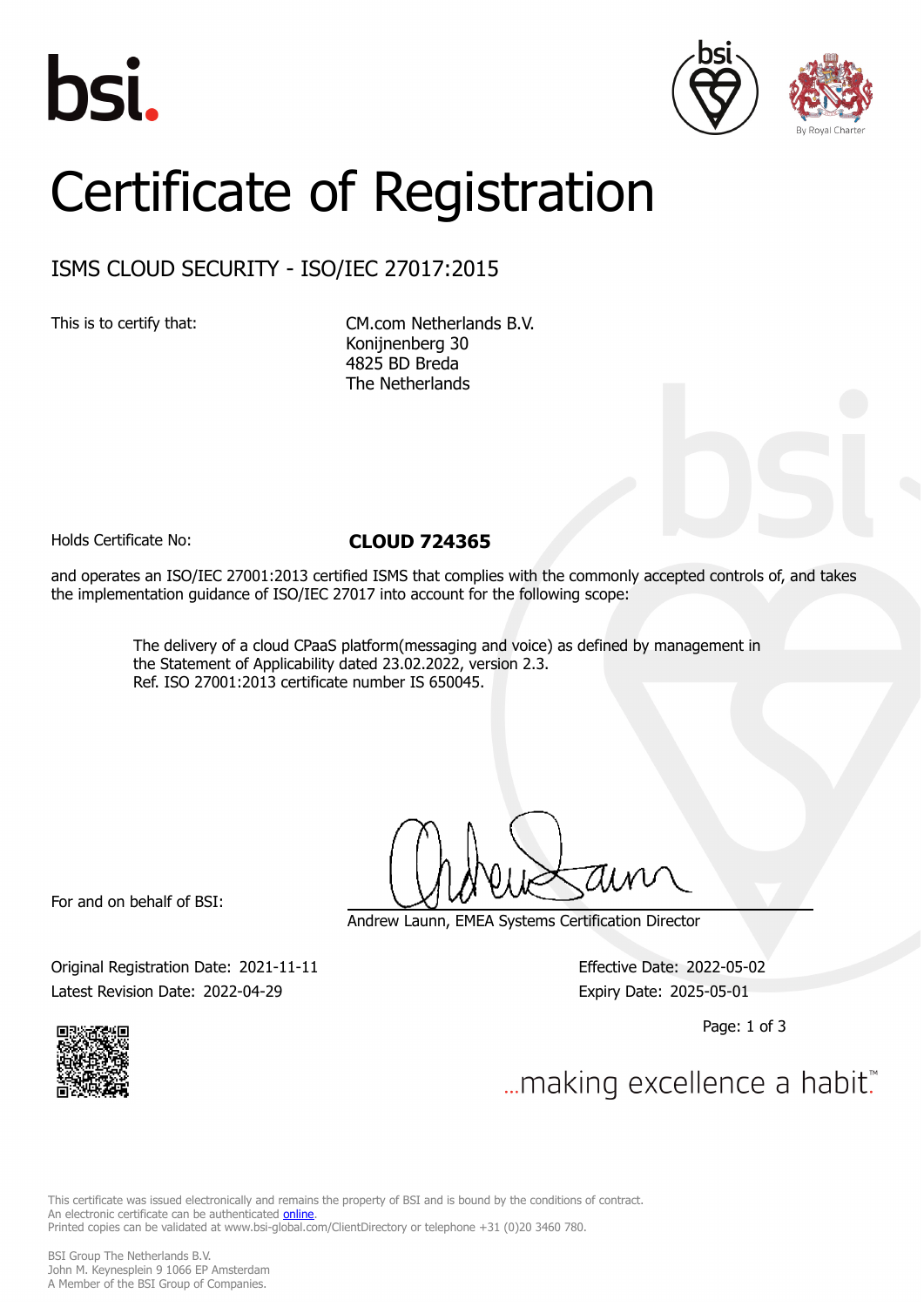Certificate No: **CLOUD 724365**

| Location                                                                       | <b>Registered Activities</b>                                                                                                                            |
|--------------------------------------------------------------------------------|---------------------------------------------------------------------------------------------------------------------------------------------------------|
| CM.com Netherlands B.V.<br>Konijnenberg 30<br>4825 BD Breda<br>The Netherlands | The delivery of a cloud CPaaS platform messaging and voice)<br>as defined by management in the Statement of Applicability<br>dated 16th September 2021. |
| CM.com Netherlands B.V.<br>Konijnenberg 30<br>4825 BD Breda<br>The Netherlands | The delivery of a cloud CPaaS platform messaging and voice)<br>as defined by management in the Statement of Applicability<br>dated 16th September 2021. |
| CM Platform B.V.<br>Konijnenberg 30<br>4825 BD Breda<br>The Netherlands        | The delivery of a cloud CPaaS platform messaging and voice)<br>as defined by management in the Statement of Applicability<br>dated 16th September 2021. |
| CM.com B.V.<br>Konijnenberg 24<br>4825 BD Breda<br>The Netherlands             | The delivery of a cloud CPaaS platform messaging and voice)<br>as defined by management in the Statement of Applicability<br>dated 16th September 2021. |
| CM.com Netherlands B.V.<br>Konijnenberg 24<br>4825 BD Breda<br>The Netherlands | The delivery of a cloud CPaaS platform messaging and voice)<br>as defined by management in the Statement of Applicability<br>dated 16th September 2021. |
| CM Platform B.V.<br>Konijnenberg 24<br>4825 BD Breda<br>The Netherlands        | The delivery of a cloud CPaaS platform messaging and voice)<br>as defined by management in the Statement of Applicability<br>dated 16th September 2021. |
| CM.com B.V.<br>Kleine Krogt 2<br>4825 AN Breda<br>The Netherlands              | The delivery of a cloud CPaaS platform messaging and voice)<br>as defined by management in the Statement of Applicability<br>dated 16th September 2021. |
| CM.com Netherlands B.V.<br>Kleine Krogt 2<br>4825 AN Breda<br>The Netherlands  | The delivery of a cloud CPaaS platform messaging and voice)<br>as defined by management in the Statement of Applicability<br>dated 16th September 2021. |
| CM Platform B.V.<br>Kleine Krogt 2<br>4825 AN Breda<br>The Netherlands         | The delivery of a cloud CPaaS platform messaging and voice)<br>as defined by management in the Statement of Applicability<br>dated 16th September 2021. |

Original Registration Date: 2021-11-11 Effective Date: 2022-05-02 Latest Revision Date: 2022-04-29 Expiry Date: 2025-05-01

Page: 2 of 3

This certificate was issued electronically and remains the property of BSI and is bound by the conditions of contract. An electronic certificate can be authenticated **[online](https://pgplus.bsigroup.com/CertificateValidation/CertificateValidator.aspx?CertificateNumber=CLOUD+724365&ReIssueDate=29%2f04%2f2022&Template=cemea_en)**. Printed copies can be validated at www.bsi-global.com/ClientDirectory or telephone +31 (0)20 3460 780.